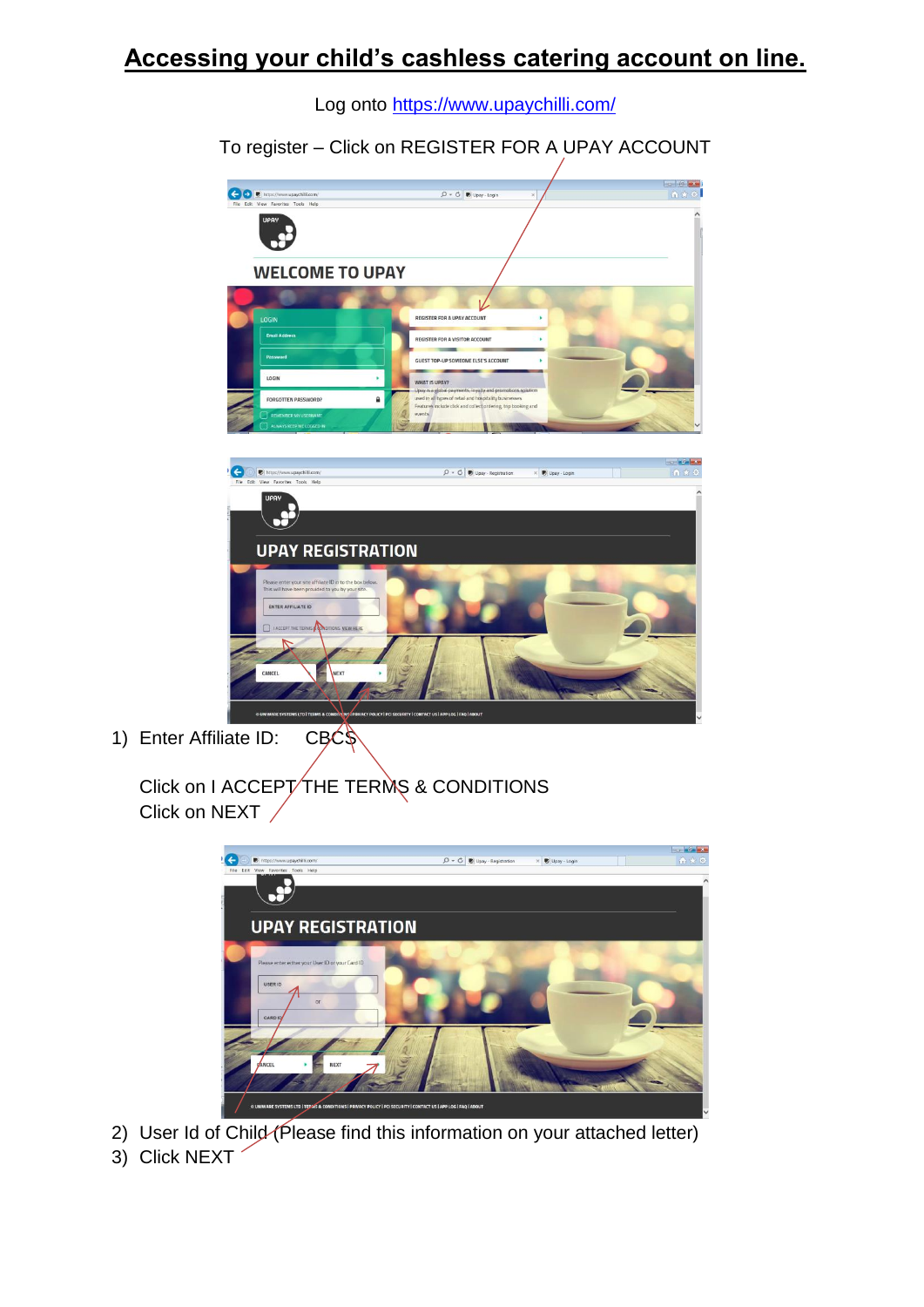

This then asks to confirm the childs name Click next if correct

| https://www.upaychilli.com/<br>Ø)                                                                | $\mathcal{Q}$ = $\triangleq$ $\bigcirc$ $\bigcirc$ Upay - Registration<br>$^{\times}$ | $h * 0$ |
|--------------------------------------------------------------------------------------------------|---------------------------------------------------------------------------------------|---------|
| File Edit View Favorites Tools Help                                                              |                                                                                       |         |
| <b>UPAY</b>                                                                                      |                                                                                       |         |
|                                                                                                  |                                                                                       |         |
|                                                                                                  |                                                                                       |         |
|                                                                                                  |                                                                                       |         |
|                                                                                                  |                                                                                       |         |
| <b>UPAY REGISTRATION</b>                                                                         |                                                                                       |         |
|                                                                                                  |                                                                                       |         |
|                                                                                                  |                                                                                       |         |
|                                                                                                  |                                                                                       |         |
| Please provide an email address. This will act as your<br>usemame for all future logins to Upay. | Provide a mobile number to receive for future use Upay<br>(optional).                 |         |
| <b>FMAIL ADDRESS</b>                                                                             |                                                                                       |         |
|                                                                                                  | <b>MOBILE NUMBER (OPTIONAL)</b>                                                       |         |
| <b>CONFIRM EMAIL ADDRESS</b>                                                                     | <b>CONFIRM MOBILE NUMBER</b>                                                          |         |
|                                                                                                  |                                                                                       |         |
|                                                                                                  |                                                                                       |         |
|                                                                                                  |                                                                                       |         |
| CANCEL                                                                                           | <b>NEXT</b>                                                                           |         |
|                                                                                                  |                                                                                       |         |

Enter email address and confirm (please note phones numbers are optional) Click next



Now create a password (please note this must contain numbers) and Confirm click next Once all information has been inputted



You can now log in to your account with details you have just set up